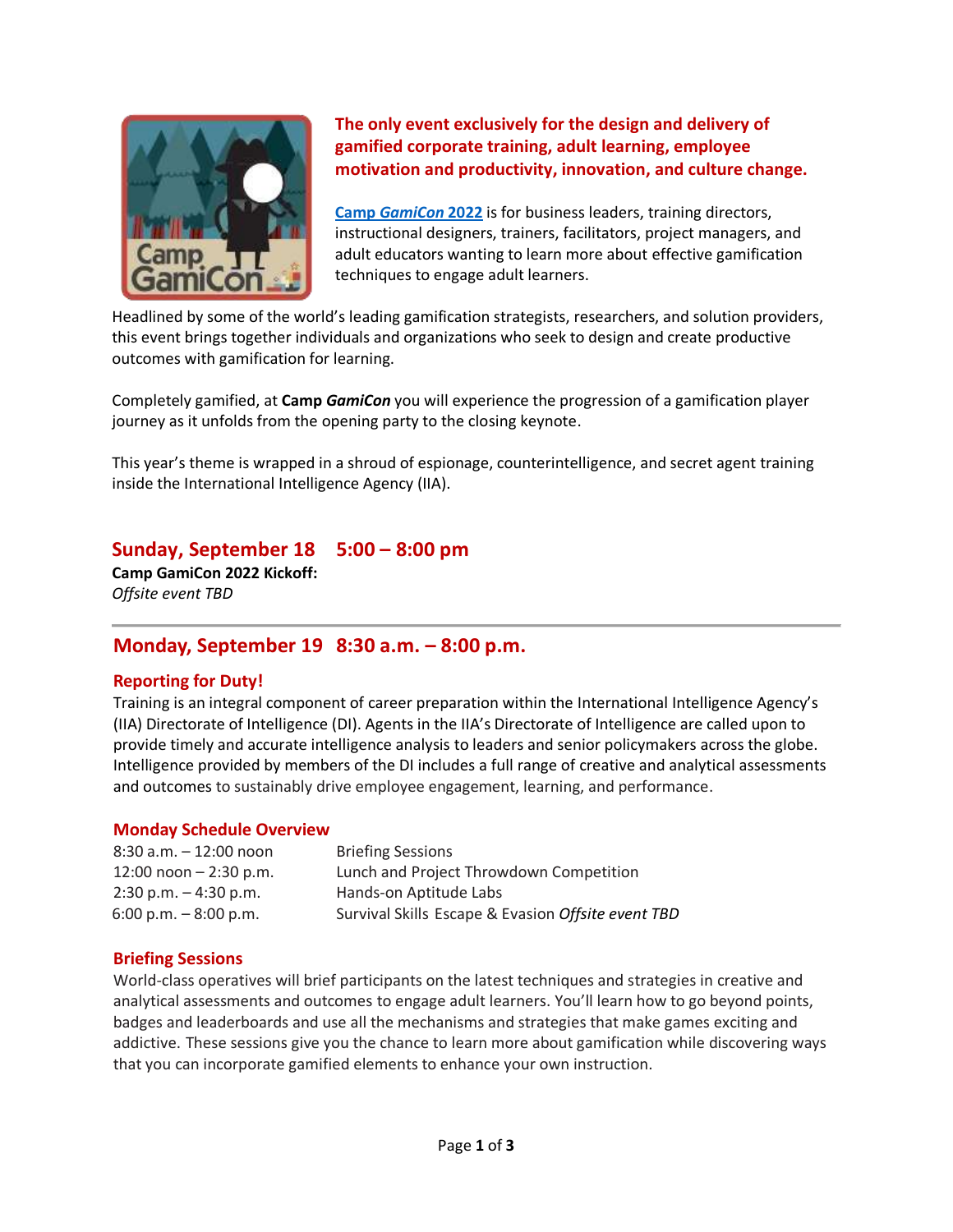### **Hands-On Aptitude Labs**

These labs focus on innovative ways of thinking and application of the content presented in the morning sessions. By actively 'doing,' participants will get to experiment with effective strategies for applying gamification to learning contexts, investigate and seek more information on gamified course elements, and uncover potential gaps between theory and practice.

### **Camp GamiCon Project Throwdown**

The GamiCon Project Throwdown Awards recognize excellence in gamification strategy design and implementation in the L&D, HR, and Adult Education Community. A showcase of low-tech, no-tech, and technology-based gamification of learning projects with a special focus on not just the projects themselves but also the results they've produced. This fun and social event gives GamiCon participants the opportunity to see a variety of projects and talk with the designers and developers, about the strategies, tools, and processes used to build them.

All entries are judged on creativity, innovation and overall effective use of gamification in L&D, HR, or Adult Education. Winners are selected by a panel of Gamification Master Craftsman and recognized L&D experts. Category winners will be announced on Tuesday evening at the Training Magazine TechLearn Conference Kick-Off Event.

Categories of evaluation are:

- Excellence in No-Tech Gamification Design
- Excellence in eLearning or Web-Based Gamification Design
- Best Use of Narrative in Gamification Design
- Best Use of Surprise and Delight in Gamification Design
- Overall Outstanding Use of Gamification for Learning

Applications to participate in the Gamification Project Throwdown can be downloaded at [https://gamicon.us/throwdown.](https://gamicon.us/throwdown) The deadline to apply to participate is Monday, August 1, 2022.

### **Survival Skills Escape & Evasion** *Offsite event TBD*

GamiCon offsite evening events offer you the chance to make connections, share new ideas, and craft solutions for your puzzling challenges all wrapped in a fun theme-based experience that is guaranteed to be a highlight of the conference.

# **Tuesday, September 20 8:30 am – 4:00 pm**

### **Extreme Instruction**

.

The disengaged learner can wreak havoc in an organization. Discover how to build the actions, rewards, and incentives that will create the motivation that your learners need to stay engaged and meet professional development goals. You will be immersed throughout the day in realistic scenarios where you will be expected to incorporate basic tactics, investigative techniques, and strategies to make effective and meaningful gamification design decisions.

### **Tuesday Schedule Overview**

| $8:30$ a.m. $-12:00$ noon | <b>Undercover Alley</b> |
|---------------------------|-------------------------|
| 12:00 noon $-$ 1:00 p.m.  | Lunch                   |